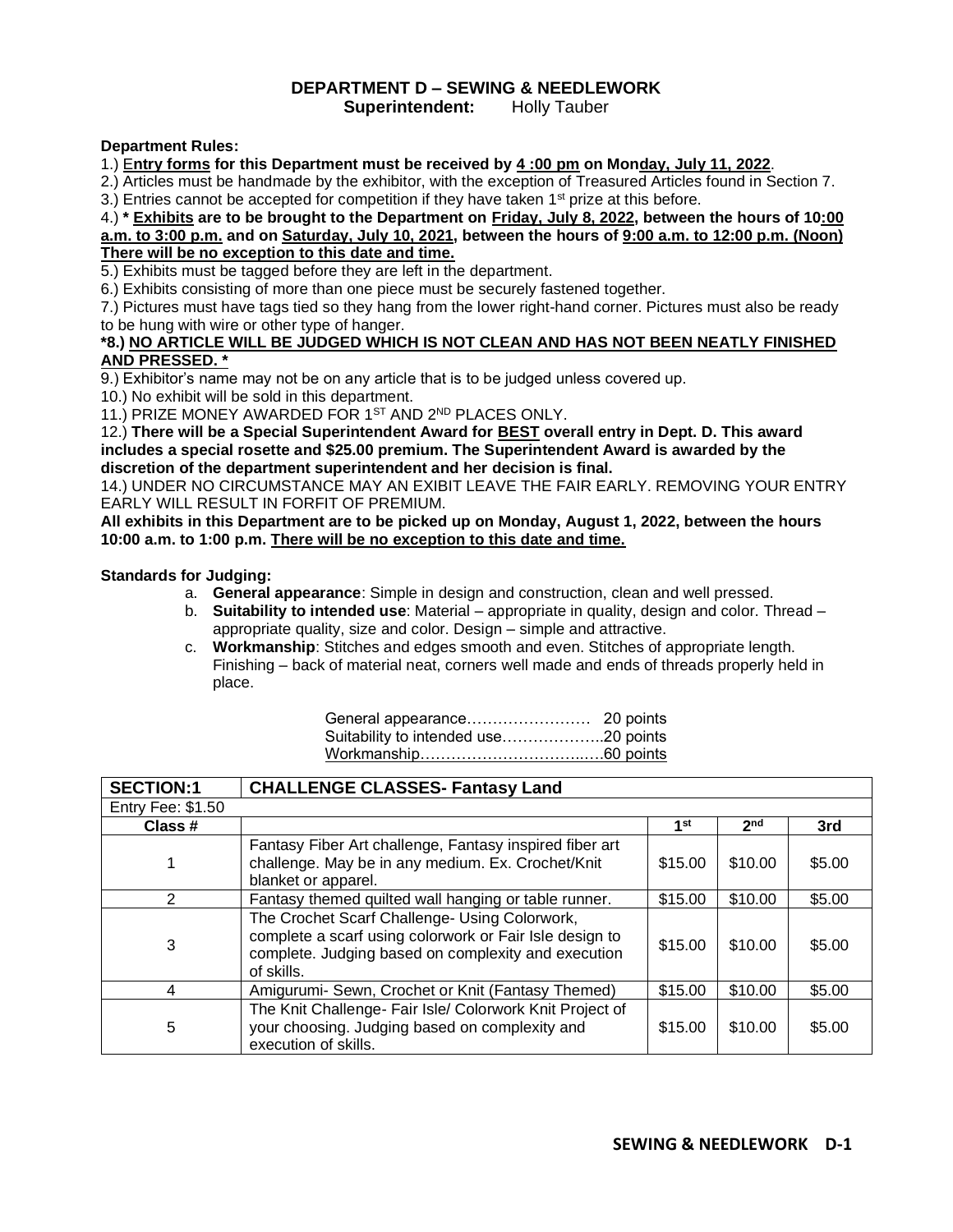| <b>SECTION:2</b>  | <b>STITCHERY</b>                                                     |                 |                 |  |
|-------------------|----------------------------------------------------------------------|-----------------|-----------------|--|
| Entry Fee: \$1.00 |                                                                      |                 |                 |  |
| Class #           | Quilts - Made by Individual                                          | 1 <sup>st</sup> | 2 <sup>nd</sup> |  |
| 9                 | Pieced - Machine                                                     | \$10.00         | \$5.00          |  |
| <b>9A</b>         | Pieced - Handmade                                                    | \$10.00         | \$5.00          |  |
| 10                | Appliqué - Machine                                                   | \$10.00         | \$5.00          |  |
| 10A               | Appliqué - Handmade                                                  | \$10.00         | \$5.00          |  |
| 11                | Quilted Pillow- Any Technique                                        | \$10.00         | \$5.00          |  |
| 12                | Smaller than Twin size                                               | \$10.00         | \$5.00          |  |
| Entry Fee: \$2.50 | Sect.# 2 - Grand Quilt (please note if made by more than one person) |                 |                 |  |
| Class #           |                                                                      | 1 <sup>st</sup> | 2 <sub>nd</sub> |  |
| 14                | Pieced or Applique                                                   | \$25.00         | \$10.00         |  |
|                   |                                                                      |                 |                 |  |
| Entry Fee: \$1.00 | Sect.#2 - Bedspreads                                                 |                 |                 |  |
| Class #           |                                                                      | 1 <sup>st</sup> | 2 <sup>nd</sup> |  |
| 16                | Embroidered or Appliqué                                              | \$10.00         | \$5.00          |  |
| Entry Fee: \$1.00 | Sect.#2 - Tablecloths                                                |                 |                 |  |
| Class #           |                                                                      | 1 <sup>st</sup> | 2 <sub>nd</sub> |  |
| 17                | Embroidered - excluding Cross Stitch                                 | \$10.00         | \$5.00          |  |
| 18                | <b>Cross Stitch</b>                                                  | \$10.00         | \$5.00          |  |
| Entry Fee: \$1.00 | Sect.# 2 - Table Runners                                             |                 |                 |  |
| Class #           |                                                                      | 1 <sup>st</sup> | 2 <sub>nd</sub> |  |
| 19                | Embroidered                                                          | \$10.00         | \$5.00          |  |
| Entry Fee: \$1.00 | Sect.# 2 - Pillow Cases - Two (2)                                    |                 |                 |  |
| Class #           |                                                                      | 1 <sup>st</sup> | 2 <sub>nd</sub> |  |
| 20                | Quilted                                                              | \$10.00         | \$5.00          |  |
| 21                | Knit or Crochet                                                      | \$10.00         | \$5.00          |  |
| 22                | <b>Cross Stitch</b>                                                  | \$10.00         | \$5.00          |  |
| 23                | Embroidered                                                          | \$10.00         | \$5.00          |  |
| Entry Fee: \$1.00 | Sect.# 2 - Pillows - Stitchery Only                                  |                 |                 |  |
| Class #           |                                                                      | 1 <sup>st</sup> | 2 <sup>nd</sup> |  |
| 24                | Needlepoint or Petit Point                                           | \$10.00         | \$5.00          |  |
| 25                | <b>Creative Crewel Stitch</b>                                        | \$10.00         | \$5.00          |  |
| 26                | Smocked                                                              | \$10.00         | \$5.00          |  |
| 27                | Appliqué                                                             | \$10.00         | \$5.00          |  |
| 28                | <b>Embroidered or Cross Stitch</b>                                   | \$10.00         | \$5.00          |  |
| 29                | <b>Counted Cross Stitch</b>                                          | \$10.00         | \$5.00          |  |
| 30                | Crochet                                                              | \$10.00         | \$5.00          |  |
| 30A               | Knit                                                                 | \$10.00         | \$5.00          |  |
| 31                | Quilted                                                              | \$10.00         | \$5.00          |  |
| Entry Fee: \$1.00 | Sect.# 2 - Aprons                                                    |                 |                 |  |
| Class #           |                                                                      | 1 <sup>st</sup> | 2 <sup>nd</sup> |  |
| 32                | <b>Embroidered or Cross Stitch</b>                                   | \$10.00         | \$5.00          |  |
| Entry Fee: \$1.00 | Sect.# 2 - Wall Hangings                                             |                 |                 |  |
| Class #           |                                                                      | 1 <sup>st</sup> | 2 <sub>nd</sub> |  |
| 33                | Embroidered or Appliqué - Quilted                                    | \$10.00         | \$5.00          |  |
| 34                | Crewel - Counted Cross Stitch                                        | \$10.00         | \$5.00          |  |
| 35                | Needlepoint or Petit Point - Bargello                                | \$10.00         | \$5.00          |  |
| Entry Fee: \$1.00 | Sect.# 2 - Pictures                                                  |                 |                 |  |
| Class #           | <b>Creative Crewel Stitchery (Kit)</b>                               | 1 <sup>st</sup> | 2 <sub>nd</sub> |  |
| 36                | Scene Design                                                         | \$10.00         | \$5.00          |  |
| 37                | <b>Flower Design</b>                                                 | \$10.00         | \$5.00          |  |
| 38                | Any Other Design                                                     | \$10.00         | \$5.00          |  |
| 39                | Original Design                                                      | \$10.00         | \$5.00          |  |
| Class #           | <b>Needlepoint or Petit Point</b>                                    | 1 <sup>st</sup> | 2 <sup>nd</sup> |  |
| 40                | Long Stitch Flower or Scene Design                                   | \$10.00         | \$5.00          |  |
|                   |                                                                      |                 |                 |  |

**SEWING & NEEDLEWORK D-2**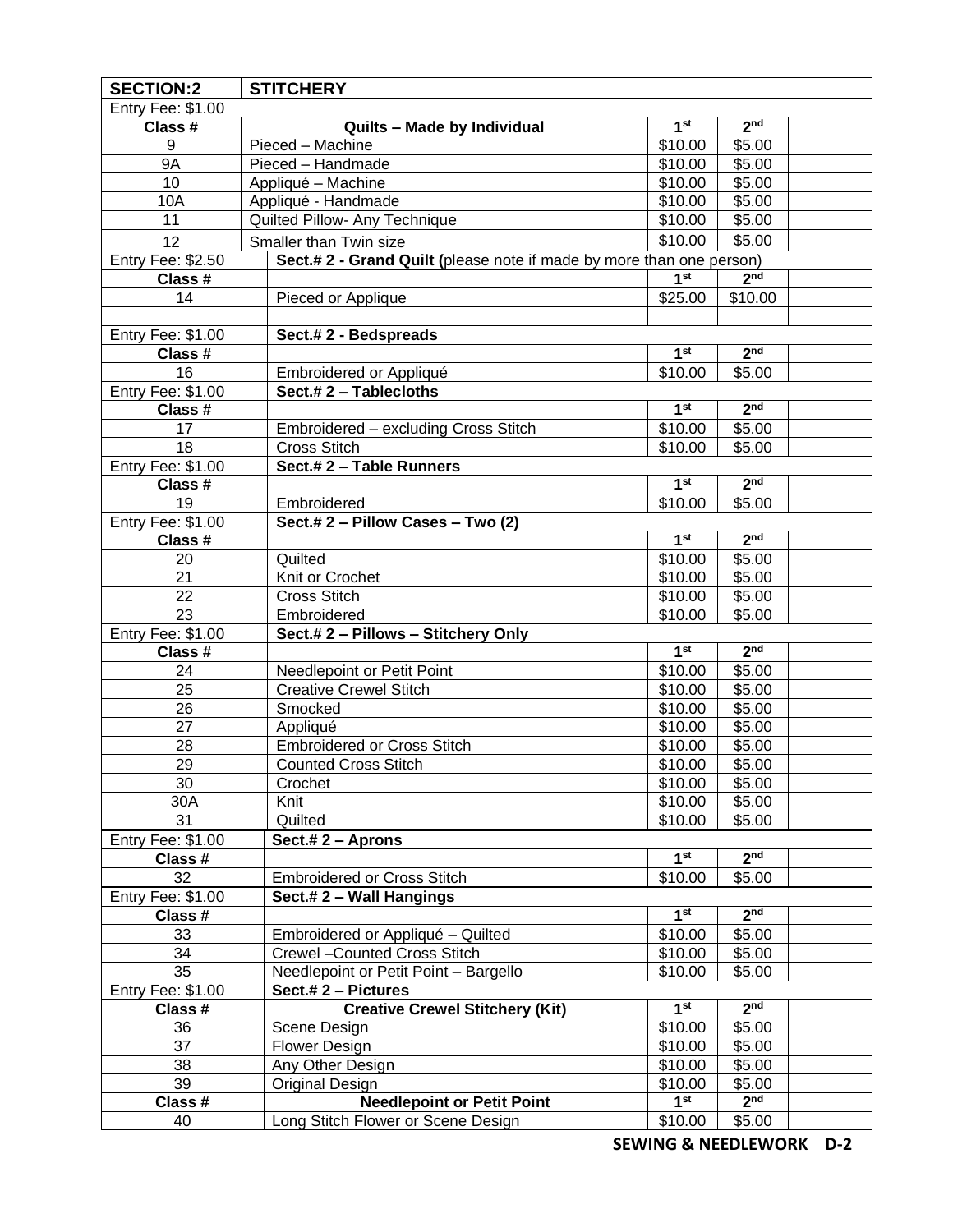| 41                   |                                                     | \$10.00         | \$5.00          |  |
|----------------------|-----------------------------------------------------|-----------------|-----------------|--|
| Class #              | Any Other Design                                    | 1 <sup>st</sup> | 2 <sub>nd</sub> |  |
|                      | <b>Needlepoint or Petit Point</b><br><b>Sect.#2</b> |                 |                 |  |
| 42                   | Barquello                                           | \$10.00         | \$5.00          |  |
| 43                   | Embroidered or Appliqué - No Cross Stitch           | \$10.00         | \$5.00          |  |
| Class #              | <b>Counted Cross Stitch</b>                         | 1 <sup>st</sup> | 2 <sub>nd</sub> |  |
| 44                   | Nature                                              | \$10.00         | \$5.00          |  |
| 45                   | People                                              | \$10.00         | \$5.00          |  |
| 46                   | Animals                                             | \$10.00         | \$5.00          |  |
| 47                   | <b>Flowers</b>                                      | \$10.00         | \$5.00          |  |
| 48                   | <b>Holiday or Special Occasion</b>                  | \$10.00         | \$5.00          |  |
| 49                   | <b>Cross Stitch</b>                                 | \$10.00         | \$5.00          |  |
| 50                   | Sampler                                             | \$10.00         | \$5.00          |  |
| Entry Fee: \$1.00    | Sect.# 2 - Pictures                                 |                 |                 |  |
| Class #              | <b>Set of Pictures</b>                              | 1 <sup>st</sup> | 2 <sub>nd</sub> |  |
| 51                   | <b>Crewel Stitch</b>                                | \$10.00         | \$5.00          |  |
| 52                   | Embroidered                                         | \$10.00         | \$5.00          |  |
| 53                   | Needlepoint or Petit Point                          | \$10.00         | \$5.00          |  |
| $\overline{54}$      | <b>Counted Cross Stitch</b>                         | \$10.00         | \$5.00          |  |
| Class #              | Needlepoint                                         | 1 <sup>st</sup> | 2 <sub>nd</sub> |  |
| 55                   | Miscellaneous                                       | \$10.00         | \$5.00          |  |
| Entry Fee: \$1.00    |                                                     |                 |                 |  |
| Class #              |                                                     | 1 <sup>st</sup> | 2 <sub>nd</sub> |  |
| 56                   | Stockings                                           | \$10.00         | \$5.00          |  |
| 57                   | <b>Tree Skirt</b>                                   | \$10.00         | \$5.00          |  |
| 58                   | Ornaments or any other (handmade)                   | \$10.00         | \$5.00          |  |
|                      |                                                     |                 |                 |  |
| <b>SECTION:</b><br>3 | KNIT OR CROCHET-HOUSEHOLD ITEMS                     |                 |                 |  |
| Entry Fee: \$1.00    |                                                     |                 |                 |  |
|                      |                                                     |                 |                 |  |
|                      |                                                     |                 |                 |  |
| Class #              | Afghan - Knit                                       | 1 <sup>st</sup> | 2 <sup>nd</sup> |  |
| 59                   | Squares                                             | \$10.00         | \$5.00          |  |
| 60                   | <b>Strips</b>                                       | \$10.00         | \$5.00          |  |
| 61                   | One Piece                                           | \$10.00         | \$5.00          |  |
| Class #              | Afghan - Crochet                                    | 1 <sup>st</sup> | 2 <sub>nd</sub> |  |
| 62                   | Squares or Circles - No Granny                      | \$10.00         | \$5.00          |  |
| 63                   | Granny                                              | \$10.00         | \$5.00          |  |
| 64                   | Panels or Strips - No Embroidery                    | \$10.00         | \$5.00          |  |
| 65                   | Panels or Strips with Embroidery                    | \$10.00         | \$5.00          |  |
| 66                   | Any other technique or mixed technique              | \$10.00         | \$5.00          |  |
| 67                   | One Piece - Not Rippled                             | \$10.00         | \$5.00          |  |
| 68                   | Any Afghan of Original Design                       | \$10.00         | \$5.00          |  |
| 69                   | Rippled                                             | \$10.00         | \$5.00          |  |
| 70                   | Afghan by Man                                       | \$10.00         | \$5.00          |  |
| Class #              | <b>Bedspread</b>                                    | 1 <sup>st</sup> | 2 <sup>nd</sup> |  |
| 71                   | Knit or crocheted - Heavy Thread                    | \$10.00         | \$5.00          |  |
| 72                   | Knit or crocheted - Fine Thread                     | \$10.00         | \$5.00          |  |
| Entry Fee: \$1.00    | <b>Tablecloth</b>                                   |                 |                 |  |
| Class #              |                                                     | 1 <sup>st</sup> | 2 <sub>nd</sub> |  |
| 73                   | Entire Crochet - Fine Thread                        | \$10.00         | \$5.00          |  |
| Entry Fee: \$1.00    | <b>Doilies</b>                                      |                 |                 |  |
|                      | *Not to exceed 12"                                  |                 |                 |  |
| Class #              |                                                     | 1 <sup>st</sup> | 2 <sup>nd</sup> |  |
| 74                   | Entire Crochet - White                              | \$10.00         | \$5.00          |  |
| 75                   | Entire Crochet - Colored                            | \$10.00         | \$5.00          |  |
| Entry Fee: \$1.00    | <b>Table Runner or Centerpiece</b>                  |                 |                 |  |
| Class #              | *13" or more                                        | 1 <sup>st</sup> | 2 <sub>nd</sub> |  |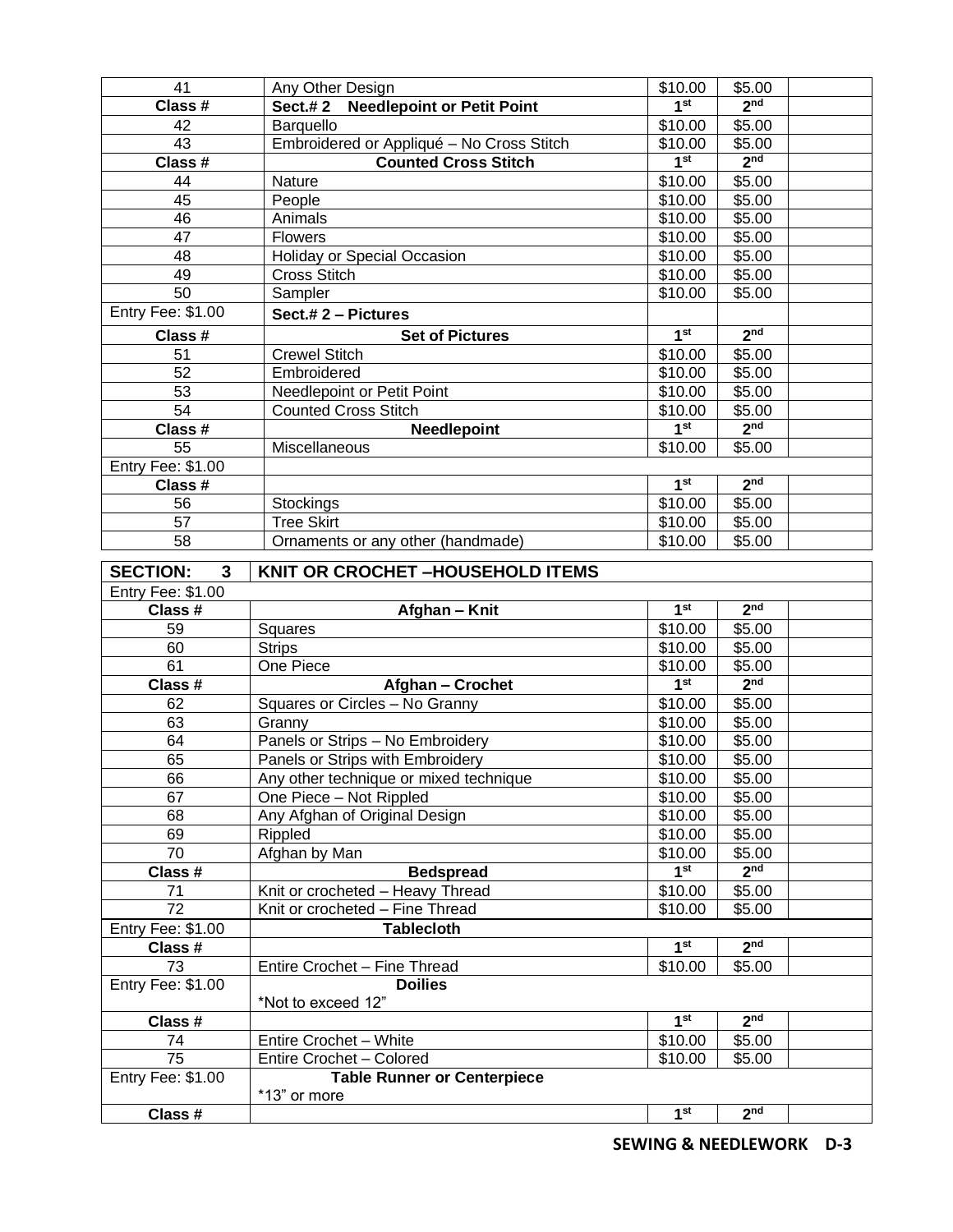| 76                | <b>Entire Crochet</b>                      | \$10.00         | \$5.00          |                 |
|-------------------|--------------------------------------------|-----------------|-----------------|-----------------|
| 76A               | <b>Entire Knit</b>                         | \$10.00         | \$5.00          |                 |
| 77                | <b>Crochet Trim</b>                        | \$10.00         | \$5.00          |                 |
| Entry Fee: \$1.00 | Pillow Cases - Two (2)                     |                 |                 |                 |
| Class #           |                                            | 1 <sup>st</sup> | 2 <sub>nd</sub> |                 |
| 78                | <b>Entire Crochet</b>                      | \$10.00         | \$5.00          |                 |
| Entry Fee: \$1.00 | <b>Pot Holders</b>                         |                 |                 |                 |
| Class #           |                                            | 1 <sup>st</sup> | 2 <sub>nd</sub> |                 |
| 79                | <b>Entire Crochet</b>                      | \$10.00         | \$5.00          |                 |
| 79A               | <b>Entire Knit</b>                         | \$10.00         | \$5.00          |                 |
| 80                | Hot Pads                                   | \$10.00         | \$5.00          |                 |
| Entry Fee: \$1.00 | Sect.# 3 - Christmas Items *No Wearables   |                 |                 |                 |
| Class #           |                                            | 1 <sup>st</sup> | 2 <sub>nd</sub> | 3 <sup>rd</sup> |
| 81                | Stockings - Knit or Crochet                | \$10.00         | \$5.00          |                 |
| 82                | Christmas Ornaments - Knit or Crocheted    | \$10.00         | \$5.00          |                 |
| <b>SECTION:4</b>  | <b>KNIT OR CROCHET-WEARABLES</b>           |                 |                 |                 |
| Entry Fee: \$1.00 |                                            |                 |                 |                 |
| Class #           | <b>Dress - Suits</b>                       | 1 <sup>st</sup> | 2 <sub>nd</sub> |                 |
| 83                | Adult Dress - Any style                    | \$10.00         | \$5.00          |                 |
| 84                | Suit, Coat, Jacket, Blouse & Skirt         | \$10.00         | \$5.00          |                 |
| 85                | Child Dress - Any style                    | \$10.00         | \$5.00          |                 |
| 86                | Child Suit, Coat, Snowsuit                 | \$10.00         | \$5.00          |                 |
| Class #           | <b>Sweaters</b>                            | 1 <sup>st</sup> | 2 <sub>nd</sub> | 3 <sup>rd</sup> |
| 87                | Men's Machine Knit                         | \$10.00         | \$5.00          |                 |
| 88                | Men's Cardigan                             | \$10.00         | \$5.00          |                 |
| 89                | Men's Slipover                             | \$10.00         | \$5.00          |                 |
| 90                | Men's Vest                                 | \$10.00         | \$5.00          |                 |
| 91                | Lady's Machine Knit                        | \$10.00         | \$5.00          |                 |
| 92                | Lady's Cardigan                            | \$10.00         | \$5.00          |                 |
| 93                | Lady's Slipover                            | \$10.00         | \$5.00          |                 |
| 94                | Lady's Vest                                | \$10.00         | \$5.00          |                 |
| 95                | Child's Machine Knit                       | \$10.00         | \$5.00          |                 |
| 96                | Child's Cardigan                           | \$10.00         | \$5.00          |                 |
| 97                | Child's Slipover                           | \$10.00         | \$5.00          |                 |
| 98                | <b>Adult Poncho</b>                        | \$10.00         | \$5.00          |                 |
| 99                | Child Poncho                               | \$10.00         | \$5.00          |                 |
| 100               | Adult Cape or Shawl - Knit only            | \$10.00         | \$5.00          |                 |
| 101               | Adult Cape or Shawl - Crochet only         | \$10.00         | \$5.00          |                 |
| 102               | <b>Adult Stole</b>                         | \$10.00         | \$5.00          |                 |
| 103               | Child Cape, Shawl or Stole                 | \$10.00         | \$5.00          |                 |
| 104               | Broomstick Sweater, Stole, Vest or Scarf   | \$10.00         | \$5.00          |                 |
| 105               | 2 Piece Sweater Set                        | \$10.00         | \$5.00          |                 |
| 106               | Scarf - No Broomstick                      | \$10.00         | \$5.00          |                 |
| 107               | Any Knit or Crochet Wearable made by a man | \$10.00         | \$5.00          |                 |
| 108               | Dog Sweater - Knit                         | \$10.00         | \$5.00          |                 |
| 109               | Dog Sweater - Crochet                      | \$10.00         | \$5.00          |                 |
| Entry Fee: \$1.00 |                                            | 1 <sup>st</sup> | 2 <sub>nd</sub> |                 |
| Class #           | <b>Socks &amp; Slippers</b>                |                 |                 |                 |
| 110               | Man's Knit Socks                           | \$10.00         | \$5.00          |                 |
| 111               | Lady's Slippers                            | \$10.00         | \$5.00          |                 |
| 112               | Lady's Knit Socks                          | \$10.00         | \$5.00          |                 |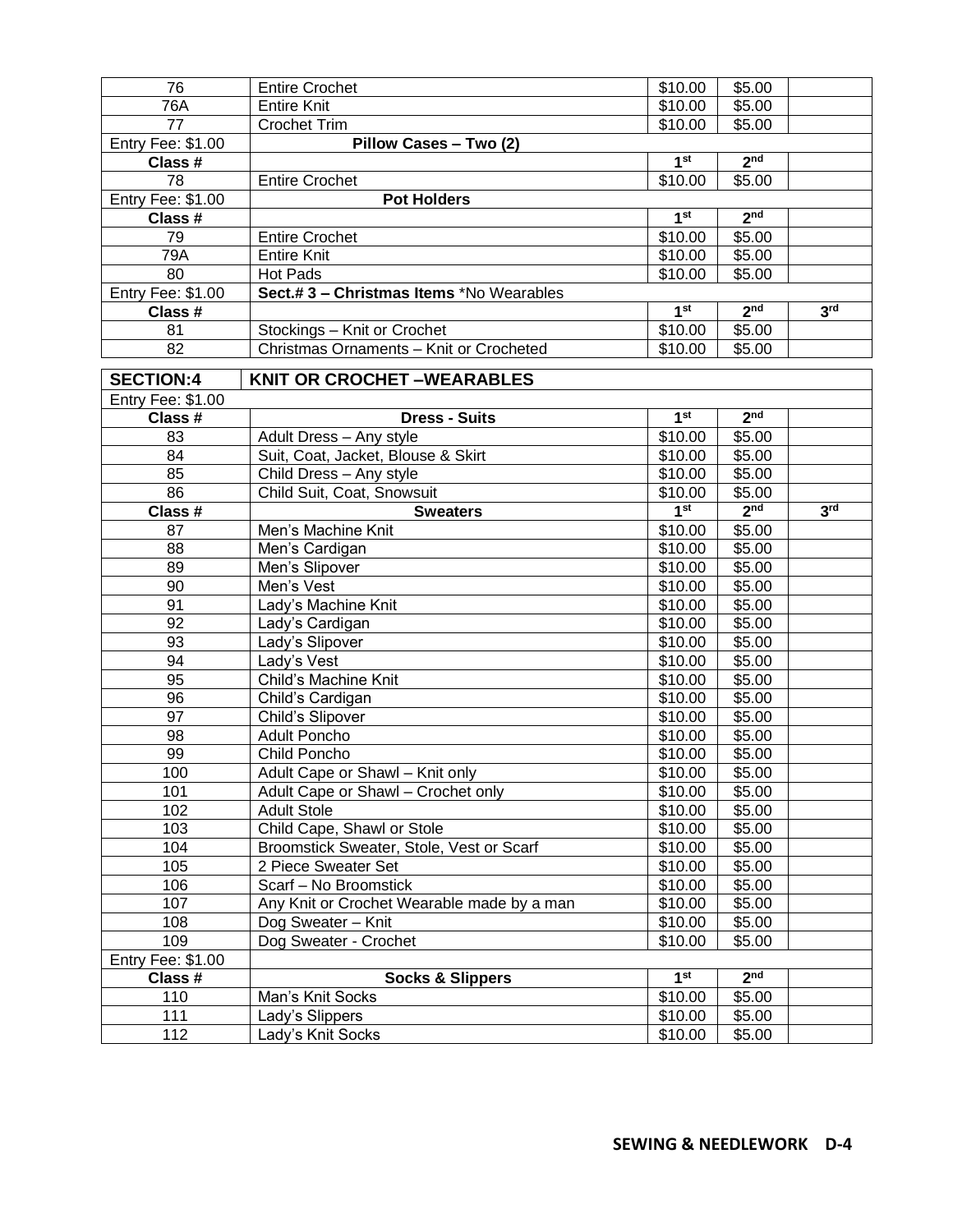| 112A              | Lady's Crochet Socks                                  | \$10.00            | \$5.00           |  |
|-------------------|-------------------------------------------------------|--------------------|------------------|--|
| 113               | Child's Slippers                                      | \$10.00            | \$5.00           |  |
| 114               | <b>Child's Socks</b>                                  | \$10.00            | \$5.00           |  |
| Entry Fee: \$1.00 |                                                       |                    |                  |  |
| Class #           | <b>Gloves &amp; Mittens</b>                           | 1 <sup>st</sup>    | 2 <sub>nd</sub>  |  |
| 115               | Adult                                                 | \$10.00            | \$5.00           |  |
|                   |                                                       |                    |                  |  |
| 116               | Child                                                 | \$10.00            | \$5.00           |  |
| Entry Fee: \$1.00 |                                                       |                    |                  |  |
| Class #           | <b>Bags</b>                                           | 1 <sup>st</sup>    | 2 <sub>nd</sub>  |  |
| 117               | Knit or Crochet                                       | \$10.00            | \$5.00           |  |
| Entry Fee: \$1.00 | <b>Hats</b>                                           | 1 <sup>st</sup>    | 2 <sub>nd</sub>  |  |
| Class #<br>118    |                                                       |                    | \$5.00           |  |
| 119               | Adult-Knit<br>Adult - Crochet                         | \$10.00<br>\$10.00 | \$5.00           |  |
| 120               | Child - Knit                                          | \$10.00            | \$5.00           |  |
| 121               | Child - Crochet                                       | \$10.00            | \$5.00           |  |
| Class #           | <b>Infant Wear</b>                                    |                    |                  |  |
|                   |                                                       | \$10.00            | \$5.00           |  |
| 122               | 2 or 3 Piece Set - Knit                               |                    |                  |  |
| 123               | 2 or 3 Piece Set- Crochet                             | \$10.00            | \$5.00           |  |
| 124               | Infant Booties- Knit                                  | \$10.00            | \$5.00           |  |
| 125               | Infant Booties- Crochet                               | \$10.00            | \$5.00           |  |
| 126               | Sweater or Sacque- Knit                               | \$10.00            | \$5.00           |  |
| 127               | Sweater or Sacque- Crochet                            | \$10.00            | \$5.00           |  |
| 128               | <b>Blanket or Carriage Robe- Knit</b>                 | \$10.00            | \$5.00           |  |
| 129               | Blanket or Carriage Robe - Crochet- One Piece         | \$10.00            | \$5.00           |  |
| 130               | Blanket or Carriage Robe - Crochet- Ripple Stitch     | \$10.00            | \$5.00           |  |
| 131               | Blanket or Carriage Robe - Crochet Sections or Panels | \$10.00            | \$5.00           |  |
| 132               | <b>Bunting</b>                                        | \$10.00            | \$5.00           |  |
| Entry Fee: \$1.00 | Sect. #4- Doll Clothes & Toys                         |                    |                  |  |
| Class #           |                                                       | 1 <sup>st</sup>    | 2 <sup>nd</sup>  |  |
| 133               | Doll with Knit or Crochet Clothing                    | \$10.00            | \$5.00           |  |
| 134               | <b>Collection of Doll Clothing</b>                    | \$10.00            | \$5.00           |  |
| 135<br>136        | Doll or Toy<br>Animal                                 | \$10.00            | \$5.00<br>\$5.00 |  |
| 137               | Collection of Dolls or Toys                           | \$10.00<br>\$10.00 | \$5.00           |  |
|                   |                                                       |                    |                  |  |
| <b>SECTION:5</b>  | <b>SEWING</b>                                         |                    |                  |  |
| Entry Fee: \$1.00 |                                                       |                    |                  |  |
| Class #           | <b>Wearing Apparel</b>                                | 1 <sup>st</sup>    | 2 <sub>nd</sub>  |  |
| 138               | 2 or 3 Piece Ensemble-Wool, Wool Blend, Dbl. Knit     | \$10.00            | \$5.00           |  |
| 139               | 2 or 3 Piece Ensemble-Cotton or Polyester             | \$10.00            | \$5.00           |  |
| 140               | 2 or 3 Piece Pants Set-Wool, Wool Blend, Dbl. Knit    | \$10.00            | \$5.00           |  |
| 141               | 2 or 3 Piece Pants Set-Cotton or Polyester            | \$10.00            | \$5.00           |  |
| 142               | Lady's Coat, Jacket or Blazer                         | \$10.00            | \$5.00           |  |
| 143               | Adult Dress - Wool or Double Knit                     | \$10.00            | \$5.00           |  |
| 144               | Adult Dress- Cotton or Polyester                      | \$10.00            | \$5.00           |  |
| 145               | Child Dress (Under 10)                                | \$10.00            | \$5.00           |  |
| 146               | Formals or Evening Gowns                              | \$10.00            | \$5.00           |  |
| 147               | Adult Skirt or Jumper                                 | \$10.00            | \$5.00           |  |
| 148               | Child Skirt or Jumper (Under 10)                      | \$10.00            | \$5.00           |  |
| 149               | <b>Blouse or Vest</b>                                 | \$10.00            | \$5.00           |  |
| 150               | Adult or Child Slacks, Jeans, Shorts or Coveralls     | \$10.00            | \$5.00           |  |
| 151               | Housecoat or Pajamas                                  | \$10.00            | \$5.00           |  |
| 152               | Child Dress, Suit or Coat (10-14)                     | \$10.00            | \$5.00           |  |
| 153<br>154        | 2 or 3 Piece Child's Ensemble<br>Men's Apparel        | \$10.00<br>\$10.00 | \$5.00<br>\$5.00 |  |
| 155               | Costume                                               | \$10.00            | \$5.00           |  |
|                   |                                                       |                    |                  |  |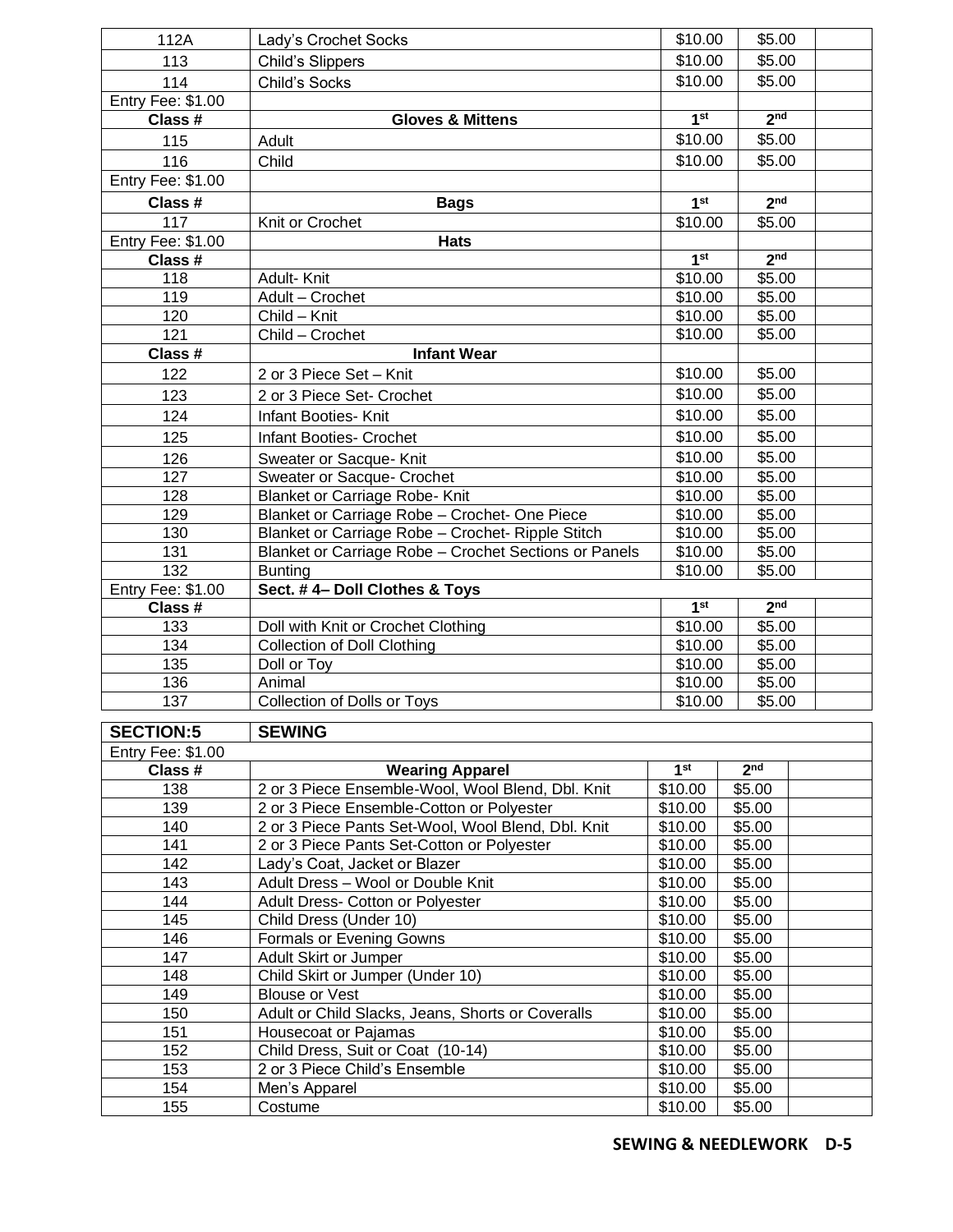| 156                      | Child's Sleepwear                    | \$10.00         | \$5.00          |                 |
|--------------------------|--------------------------------------|-----------------|-----------------|-----------------|
| <b>Entry Fee: \$1.00</b> | <b>Household Articles</b>            |                 |                 |                 |
| Class #                  |                                      | 1 <sup>st</sup> | 2 <sub>nd</sub> |                 |
| 157                      | Pillow 12"x12" max.                  | \$10.00         | \$5.00          |                 |
| 158                      | Miscellaneous Items - Sewn Only      | \$10.00         | \$5.00          |                 |
| Entry Fee: \$1.00        | <b>Dolls &amp; Toys</b>              |                 |                 |                 |
| Class #                  |                                      | 1st             | 2 <sub>nd</sub> | 3 <sup>rd</sup> |
| 159                      | Doll Under 6" - Handmade             | \$10.00         | \$5.00          |                 |
| 160                      | Doll Over 6" - Handmade              | \$10.00         | \$5.00          |                 |
| 161                      | Animal or Toy Under 6" - Handmade    | \$10.00         | \$5.00          |                 |
| 162                      | Animal or Toy Over 6" - Handmade     | \$10.00         | \$5.00          |                 |
| Class #                  | Sect. #5 Dolls & Toys                |                 |                 |                 |
| 163                      | <b>Puppets</b>                       | \$10.00         | \$5.00          |                 |
| 164                      | Best Dressed Doll - Fabric Clothing  | \$10.00         | \$5.00          |                 |
| 165                      | Collection of Doll Clothes - Fabric  | \$10.00         | \$5.00          |                 |
| 166                      | Collection of Handmade Doll Clothing | \$10.00         | \$5.00          |                 |
| 167                      | Bean Bag or Cloths - Pin Cloths      | \$10.00         | \$5.00          |                 |

| <b>SECTION:6</b>  | <b>HOOKING</b>                                 |         |                 |  |
|-------------------|------------------------------------------------|---------|-----------------|--|
| Entry Fee: \$1.00 |                                                |         |                 |  |
| Class #           |                                                | 1st     | 2 <sub>nd</sub> |  |
| 168               | Hooked Rug - using fabric strips               | \$10.00 | \$5.00          |  |
| 169               | Latchet Hook Rug - yarn - size 2' x 3' or less | \$10.00 | \$5.00          |  |
| 170               | Latchet Hook Rug - yarn - size over 2' x 3'    | \$10.00 | \$5.00          |  |
| 171               | Hooked Rug - made by man only                  | \$10.00 | \$5.00          |  |
| 172               | <b>Punch Hooked Picture</b>                    | \$10.00 | \$5.00          |  |
| 173               | Latchet Hook Picture                           | \$10.00 | \$5.00          |  |
| 174               | Latchet Hook Pillow                            | \$10.00 | \$5.00          |  |
| 175               | Hooked Wall Hanging                            | \$10.00 | \$5.00          |  |

| <b>SECTION:7</b>         | <b>Miscellaneous</b>                            |         |                 |  |
|--------------------------|-------------------------------------------------|---------|-----------------|--|
| <b>Entry Fee: \$1.00</b> |                                                 |         |                 |  |
| Class #                  | Anything not listed in previous Sections        | 1st     | 2 <sub>nd</sub> |  |
| 176                      | In Embroidery, Crewel, Cross Stitch or Bargello | \$10.00 | \$5.00          |  |
| 177                      | In Knitting                                     | \$10.00 | \$5.00          |  |
| 178                      | In Crocheting                                   | \$10.00 | \$5.00          |  |
| 179                      | In Sewing                                       | \$10.00 | \$5.00          |  |
| 180                      | Any other Handiwork incl. Weaving & Smocking    | \$10.00 | \$5.00          |  |
| 181                      | <b>Tissue Box Covers</b>                        | \$10.00 | \$5.00          |  |

| <b>SECTION:8</b> | Special Classes - Handicapped & Senior Citizens                                         |                                                                     |                 |                 |  |
|------------------|-----------------------------------------------------------------------------------------|---------------------------------------------------------------------|-----------------|-----------------|--|
|                  |                                                                                         | -There is no entry fee for the Handicapped Classes in this Section. |                 |                 |  |
|                  | - Exhibitors entering in the Handicapped classes are not issued an Exhibitor pass since |                                                                     |                 |                 |  |
|                  | they receive free admission to the Fair.                                                |                                                                     |                 |                 |  |
|                  | - The entry fee for Senior Citizen Classes (Age 65 and over) is \$0.50                  |                                                                     |                 |                 |  |
|                  | - If entering in the Senior Citizen Classes, please state age on entry form.            |                                                                     |                 |                 |  |
| Class #          | <b>Stitcherv</b>                                                                        | 1st                                                                 | 2 <sub>nd</sub> | 3 <sup>rd</sup> |  |
| 182              | Best Article by Adult Handicapped                                                       | \$5.00                                                              | \$2.50          | \$2.00          |  |
| 183              | Best Hooked Article by Senior Citizen                                                   | \$5.00                                                              | \$2.50          | \$2.00          |  |
| 184              | Best Stitched Article By Senior Citizen                                                 | \$5.00                                                              | \$2.50          | \$2.00          |  |
| 185              | Best Stitchery Article By Male Senior Citizen                                           | \$5.00                                                              | \$2.50          | \$2.00          |  |
| 186              | <b>Treasured Pieces</b>                                                                 | \$5.00                                                              | \$2.50          | \$2.00          |  |
| Class #          | <b>Knit or Crochet</b>                                                                  | 1st                                                                 | 2 <sub>nd</sub> | 3 <sup>rd</sup> |  |
| 187              | Best Article by Adult Handicapped                                                       | \$5.00                                                              | \$2.50          | \$2.00          |  |
| 188              | Best Article by Senior Citizen - No Afghan                                              | \$5.00                                                              | \$2.50          | \$2.00          |  |
| 189              | Best Afghan by Senior Citizen                                                           | \$5.00                                                              | \$2.50          | \$2.00          |  |